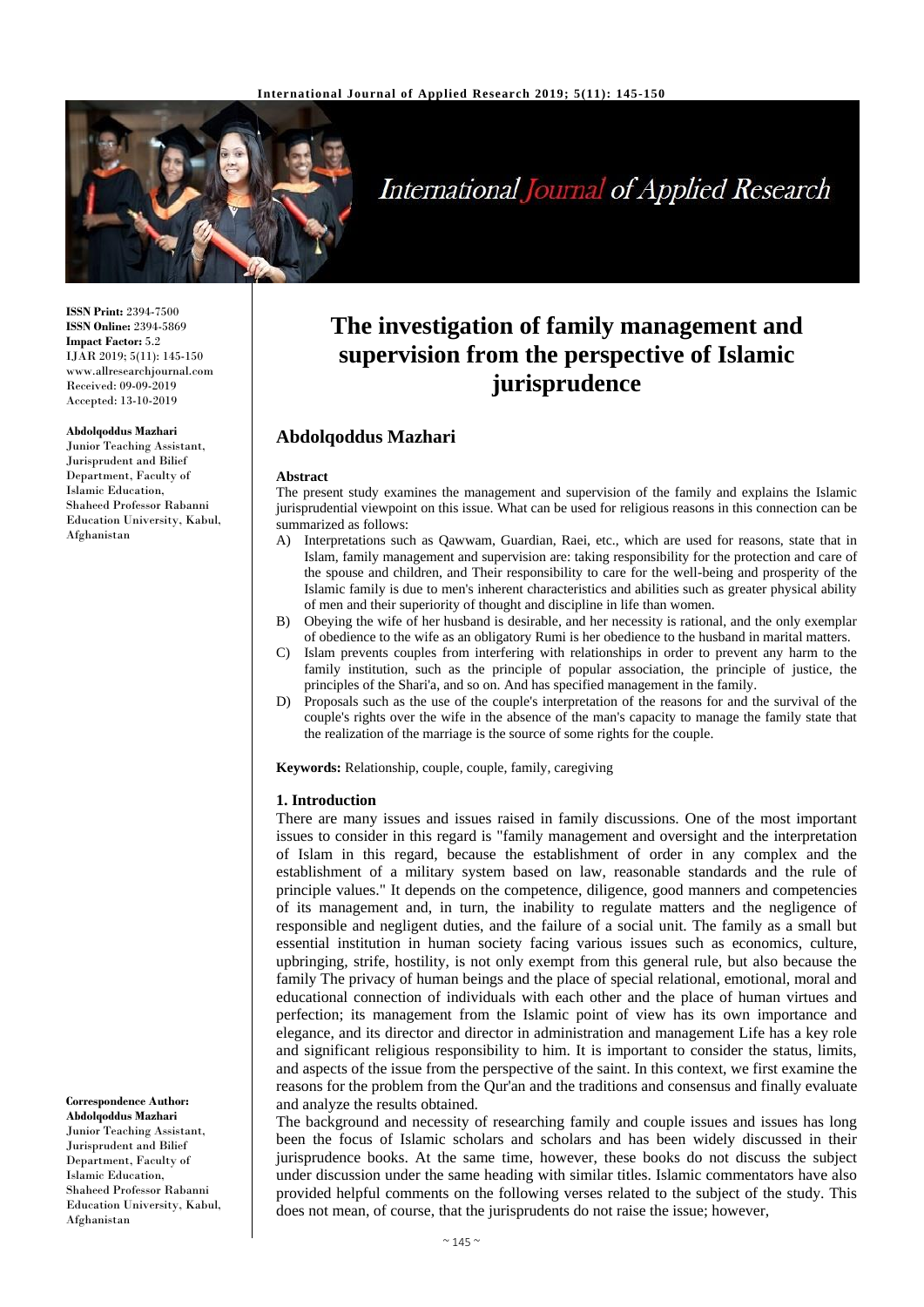there are ambiguities in some aspects of the issue and the opinions of the jurists are scattered in this regard, and this necessitates the investigation of this issue.

In order to clarify the subject more and more, we are faced with several key questions:

- 1. What do family management and management mean? What is Islam's view on this?
- 2. How is Islam supposed to run this institution and who is its director? Man or woman? Or both?
- 3. What was the basis of Islam in choosing the head of the family?
- 4. Assuming that the Holy Quran has this responsibility for men, what is the relationship between the duty of man and the religious obligation of obedience to the couple? And how much is the scope of this responsibility?
- 5. Is there a relationship between the responsibility of guardianship and the assignment of some rights to the couple in the narratives? And is this responsibility the source of such rights?

The purpose of this article is to provide the basis for answering these questions and to give the subject a clear and desirable focus.

The definition of the subject of any society requires a manager to take care of people's affairs, to regulate their affairs, and in the event of disagreement, his opinion is firm. The family, as a small community, is no exception. In principle, the husband and wife should manage the affairs of the family with confidence, but if there is disagreement between the two regarding family matters and how they are managed, the opinion of the head of the family and others They must accept his opinion and obey his decision in the interest of the family. In other words, family management is the responsibility of good governance and decision-making towards managing the life and family of the expedient and consolidating it. In the following discussions in examining this concept in the verses and narrations, we will say that the same meaning has been taken into account in the Islamic law of family management and supervision.

It is important to note that if the family does not have a manager and a man and both men and women are equal in managing their affairs, they will have to go to court to resolve their differences in each case and this can bring peace to the family. And break down the foundations of marital life.

#### **2. Literature review**

Professor M.T. Jahari illustrates four forms of family management: men and women, both head of household; female head of family; patriarchal mode and fourth: council system for family head with executive authority Man. He said in this connection:

To find out what the word "qawamun" means and what its scope implies, we first examine the meaning of "qawamun", "Bama Fazlallah", and then consider the main point:

Qawmun - The word "qawmun" is a combination of consistency, an exaggeration of the substance of the resurrection, and the resurrection means standing up in a variety of applications according to the miracles in the word. The insurrection in Lans al-Arab states: "Resurrection sometimes means protection and reform, like the verse" Al-Rajal Qawamoun ". It goes on to say: "The guardian, his spouse, because the man is in charge of the affairs of the

woman and her needs. Qam'a Ali al-Murrah, that is, one day took over him, and that is the one who gave him the day, which means resurrection, asceticism, anti-seating, but resurrection means that men are responsible for women's affairs. They pay attention" (Ibn al-Mutaq, 1414 AH, p.45) [2] .

Commentators also differ in this regard: Sheikh Tusi, the commentator of the commentary, states:

In his words, he considers the firmness of men over women to discipline and manage family affairs. The late Tabarsi has said:

Men Taking Care of Women and Fluent in Heide in Discipline, Discipline, Education and Training. In this word, she has considered consistency to mean that men have dominance over some women's dignity (assuming some women's dignity). Alusi has said: The position of men is to revolt against women, as they are to rise up through slavery through prohibition (Alusi, 1415 AH, p.)<sup>[1]</sup>.

Allameh Tabatabai, the author of the commentary on al-Mizan, says: And my preference is the power of subsistence. (Tabatabai, 1999, vol. 4, p. 3) **؛**Consistency is a matter of resurrection and means to govern life. He has also stated elsewhere, there seem to be two points in terms of consistency: It means protecting, delegating, and managing the affairs and management of life.

Al-Bahrain's Assembly has described Tafazil as the perfection of wisdom, good deeds, and strength in practice. Allameh Tabatabai says: The reference to excellence is the excellence of reason, because life is the life of the rational man and the emotional woman.

He goes on to say: What is certain, as Allameh Tabatabai has pointed out in their recent speech. They said, this virtue, virtue and superiority with God Almighty is not due to physical superiority, because Islam only considers human superiority over piety and piety, and it is not mentioned in the verse of Sharif for eligibility and superiority. So superiority must be something that the audience understands easily and easily. Thus, as most commentators have pointed out, it may be argued that physical and intellectual ability and the ability to reason and vote in a man (as opposed to overcoming the emotions and emotions in a woman required to take charge of her family care and management) are the basis. The commentary mentioned is in the verse of the Sharif, and in fact in this passage, the Qur'an refers to the philosophy of nature, namely the nature of man and woman. Professor Muhniya said: Because women may be found more virtuous than a thousand men, they have come up with the word "some" (Mughniyah, p. 4).

Professor Motahhari (RA) says: The phrase of the Qur'an, which states: "We have been given by Fazlullah Ali to some and not to us: By Fazlullah al-Rajal Ali al-Nasaa, it means that some are superior to some, and [men have not deliberately told men what they want to say]. Man has superiority over woman, and woman has superiority over man, and the prerequisite for this is [the male-dominated relationship over woman.

Professor Motari says in this context and in another statement: That is to say, the man has been given virtues by virtue of which he enjoys the pain of government within the family, and the woman by virtue of which he is entitled to be governed by the family ... In this passage, the Qur'an points out This is the case with the philosophy of being indigenous, that is to say, by the nature of man and woman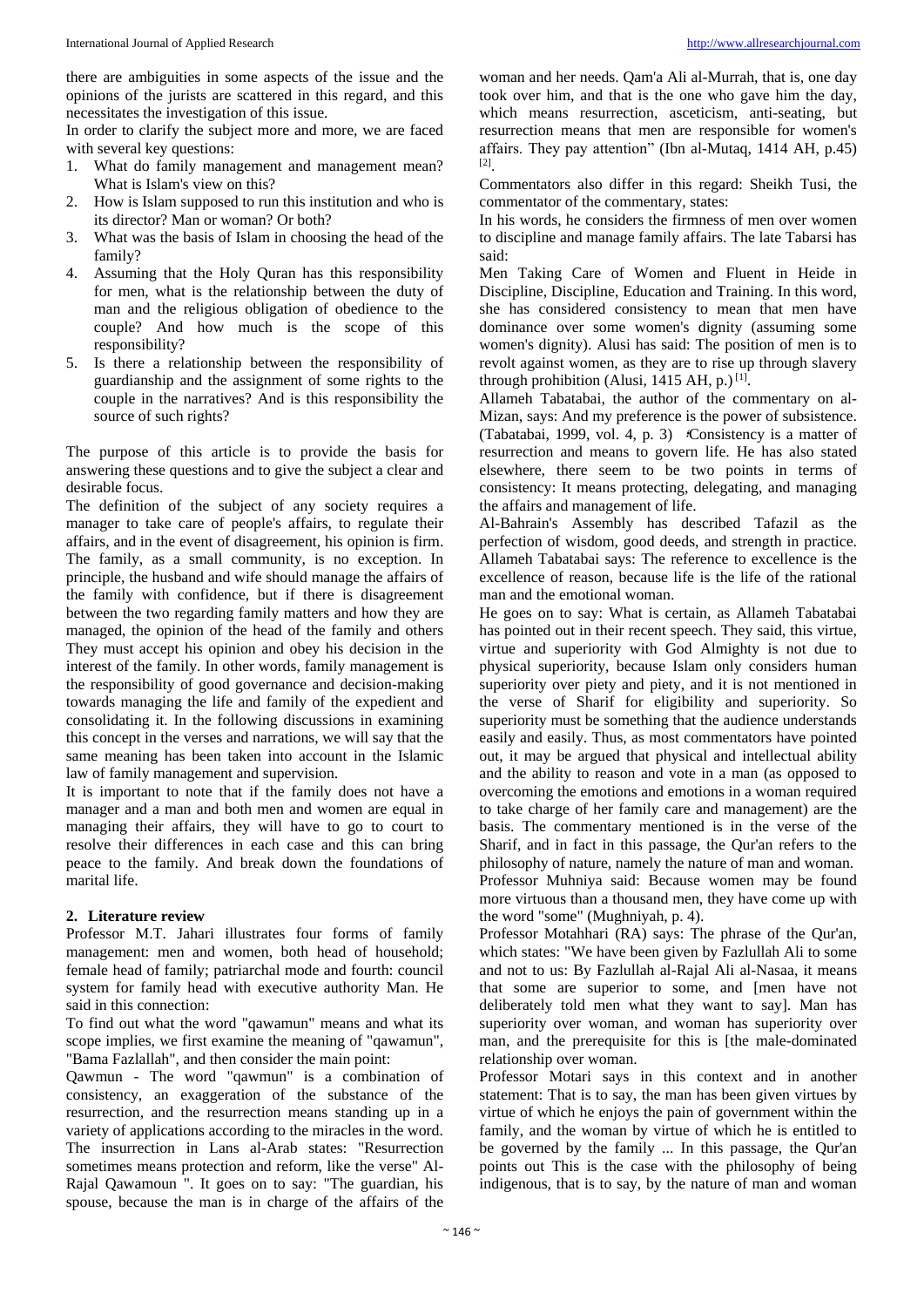"(Woman's Message, 1, ch. 6, and p. 6). By explaining the singularities of the verse, two points will be clarified.

The verse implies that men are given responsibility for the care and management of life, and the other is that the criterion of this care is innate, that is, superior in reason, and therefore in the management and management of the family. What needs to be clarified is what is the relationship between the duty of man and the religious obligation of obedience to the couple?

In other words, how much does the verse set out for guardianship? Is it absolute and does it include all the male guardianship over his or her spouse or does it have a specific scope and it is only in that area that obedience to the Sharia wife is required?

Commentators here also disagree. As we have mentioned, the late Sheikh Tusi considers it limited to discipline and discipline. The late Tabarsi also described its scope of life as discipline, discipline, education and training (Tabarsi, 1, p.). In this connection, Mr. Mughniyah said: "The jurists have considered the province as a province of divorce, separation and exile" (Mughniyah, p. 4).

Given that there is no unanimous vote on the issue, it seems that in answering this question we must first examine how the saint has acted in putting men in charge of life. In other words, is the expression of male solidarity an expression of a Rumi judgment against a woman (the necessity of obedience to the couple), or is it that the lawmaker seeks to express an injunction.

The explanation that it may be said, what is meant in this Crimean verse, is that God Almighty has taken over the responsibility of the family, and that the responsibility for the guardianship of the wife is due to the Almighty, and since the verse is absolute.'

Dlrlp Encompasses all kinds of male guardianship over his or her spouse, and as a result, obedience to the couple's commandments is absolutely obligatory on the wife.

But what puts this word in the spotlight is that the Sharif verse is not in the position of expression, and it does not want to prove the provenance to the woman by giving this responsibility to the man. Assuming that such a thing can be deduced from the verse is not such a requirement for jurists. "The claim that the man owns his wife's interests is

unacceptable," says the jeweler. Obedience to the husband in matters that do not contradict the law is not good"(Najafi, 1, p.).

After explaining this, the correct answer to the above question is to say: The consonant in the verse of the Sharif can be put forward in another way, that is to say: the rational requirement for the man to assume this responsibility is that his wife to comply. Therefore, if the compulsory necessity of the verse is to be understood, it must be said that guidance is the judgment of reason.

In other words, the meaning of the Sharif verse in this section is to give responsibility for the care and management of life to the man, and in this regard, the wife is ruled by a desirable couple and requires obedience, rational and guidance, and the Crimea seeks to prove the male guardianship. Not a woman.

Reflection on the verse of Sharifah indicates that this verse speaks of two things: one is patriotism and the administration of family affairs and the other is marital relations. The word "rule" refers to the first point in the verse, and since it is derived from nature and reason, the expression of the verse is a news of men's firmness, not that God consolidates men and firmness is a matter of convention, and On the other hand, since the arrangement of home affairs can only be arranged with the consent of the couples, and this is a matter of rational understanding and acceptance, we see in the noble verse the obedience and obedience of man.

The title of Rumi and the religious obligation are not issued, but the almighty God, in continuation with the "wifi" of subtraction, enumerates the attribute of qunat, which means obedience, with humility and humility, as a privileged and privileged trait of righteous women. The question of men's firmness has been dispelled. Reference to the word of the lexicon and the commentators confirms this meaning.

The word al-Bahrain for the word is as follows: "The laws of righteousness and righteousness" (Tariihi, 1416 AH, p. 4).

Raghib Isfahani also explains this word as follows: "Al-Qunwat: the necessity of obedience" (Isfahani, AH, p. 413). The author of the commentary on the Word of God says:

In view of this, it can be said: In the matter of the supervision and administration of family affairs, the verse states that men are for the sake of godly supremacy, which is superior to reason, judgment, opinion, and discipline. They are responsible for guarding and overseeing the women who provide for and support the family. In other words, they are responsible for managing and managing the lives and affairs of the family. Now, the most competent and superior women are those who humbly and humbly submit to their husbands.

In this regard, Motahhari says: These are righteous women, righteous women, Muslim women who obey God's command. Law, that is, humble and submissive, that is, they are humble in front of their husbands and do not disobey the husband's command ... "(Woman's Message, 1, No. 2 and No. 6, p. 6).

Therefore, it is clear that the "rules" of "rule" appear to indicate that the area of guardianship and obedience as well as obedience to the spouse are shared in this and in all aspects of life, and the verse in this section does not seek to prove the male guardianship at all. Along with the couple's sovereignty and guardianship, the principle of associating with the famous, the principle of respecting the limits, the principle of kindness and mercy are also taken into account. This understanding of the verse is also confirmed by the traditions in this field, which we will discuss in the following.

Also, since sexual and marital needs are a part of life, marriage contracts create rights, obligations, and obligations for couples through marriage contracts; Second, namely the specific rights and duties associated with marital relations, in other words, the determination of the extent to which the husband's obedience is regarded as an obligation of the Rumi and the husband extends his welfare to his wife. It therefore states that women are divided into two categories:

The first category are the women who do not only act in the presence of the husband but also in the absence of the husband; that is, in the absence of the husband, they do not commit treason on the property or the honor or the personality of the husband and family secrets and against the rights God has entrusted to them. And it is referred to in the phrase, "May Allah protects us"; they perform their duties and responsibilities well.

The second category is women who disobey their duties and show signs of maladjustment. Men have duties and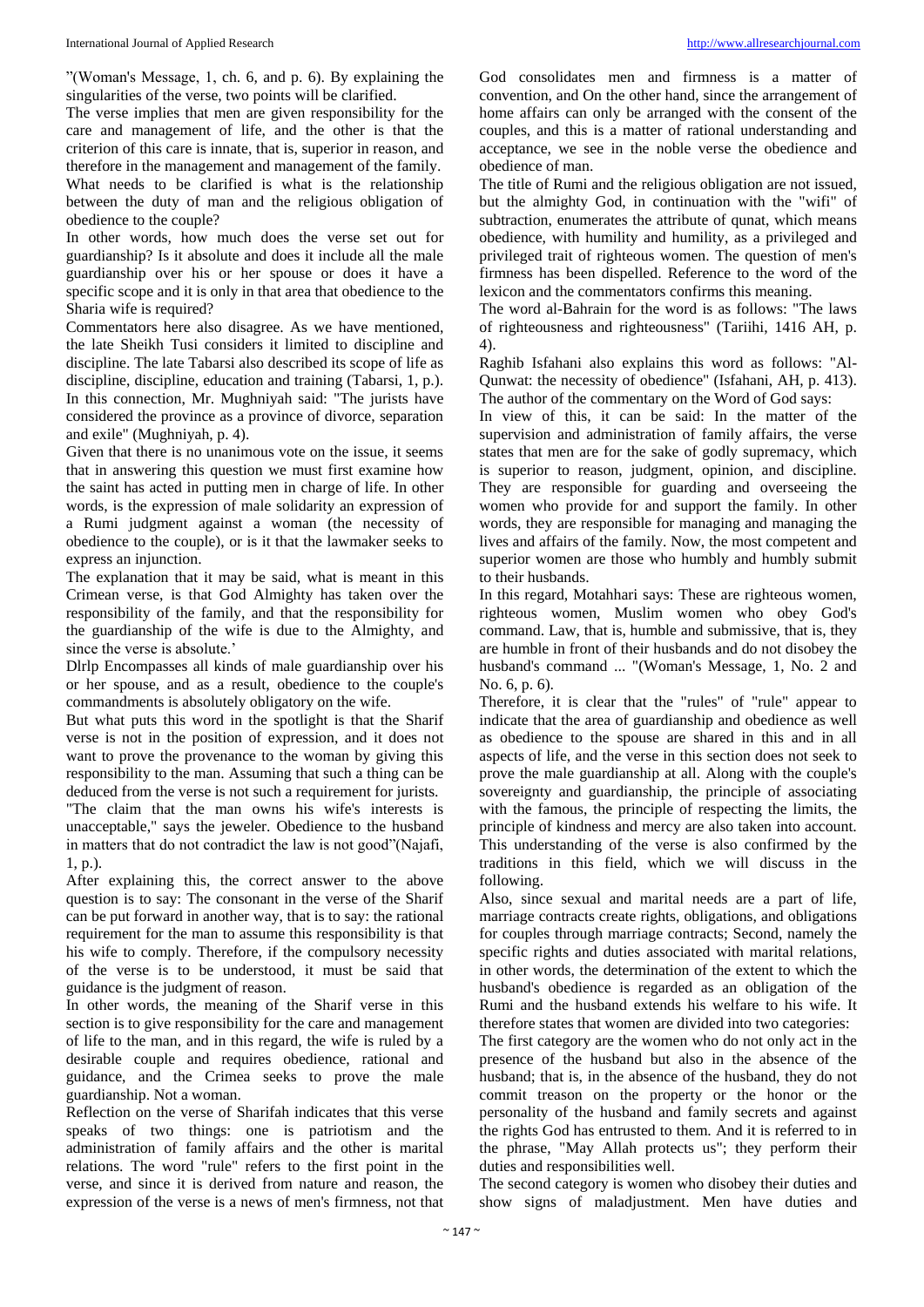responsibilities to such women that must be met step by step. That is to say, in this part of the verse of the Sharif, because of the explicit obedience of the couple, there is no doubt that obedience is the obligation of the wife as a religious obligation, but the necessity of obeying it is considered to be anathema; (Obedience vs. non-obedience)

There is no scope beyond this marital necessity. Proposed Arguments of Tradition and Consensus In the following section, we will explain the arguments underlying the issue of traditions and consensus: narratives in the narrative texts yield many traditions that assume the responsibility of man's family management and management. These narratives can be divided into two general categories:

The one that can be said to imply the subject directly, though it is diverse, and the other indirectly endorsing this responsibility by the man. Hence, we present the hadiths in two general categories of hadiths of guardianship and the hadiths of guardianship which each have branches.

#### **2.1 The hadiths have several branches of authority over this group**

#### **2.1.1 The guardianship of men**

The Messenger of God said: Know that you are all Rai and you are all responsible for your servants,... and the man is Rai for his people and is responsible to them, and the woman in her husband's house Rai is responsible for his serfdom and know it all

You are a Rai (you are responsible and responsible for all your servants.) Ghal al-Sadiq: "Rahmullah Abdullah has been well-known and between the couples of Vanallah Aziz and the height of the Queen of Nassat and Jalal Al-Qaim Ali" (Saduq, 1413 AH, p. 443) Imam Sadiq said: May God have mercy on a man whose relationship with his wife is good, because God has entrusted the woman to the man and made him the guardian.

#### **2.1.2 The necessity of the wife's obedience to her husband**

Imam Sadiq said: Prophet of Islam and women in faithfulness, Command women: O women! I pledge to you not to idolize God; do not steal; do not commit iniquity; do not kill your children; do not slander others and disobey your husband in good things. Do you confess to this treaty? They said yes.

Ann Abi Abdullah: "So Peace be upon the khums and the sanctuary of the cities and the couples' abode and righteousness in my beloved" (Klein, 1, p. 5; Imam Sadegh) She fasts, fasts, obeys her husband and recognizes Ali's province, enters Paradise after any time she wishes to enter Paradise. Prophet! We have the right to marry Ali al-Maramah? Often this prayer is performed and my affirmation is no more but it is nonsense but it is no more than it is nonsense but it is my soul. Baqir said: A woman came to the Prophet of God and asked: What is the right of a husband over a woman? He said: Obey him and have no command; give him no alms without his permission and do not fast without his permission; he will not hesitate, even though he is behind a camel; do not leave his house without the permission of the angels of heaven; And the earth and the angels curse his anger and his mercy, that he may return home.

He said: Messenger of God! Who has the most right over man? He said: His parents. She said: Who has the most rights over women? He said: her husband. He said: Do I

have the same rights over him? He said: No, not one hundred.

The Prophet was riding on a naked camel and heading out of Medina. Passing over the women, they paused and said, "Women! Alms and obey your husbands, because many of you are in Hell. When the women heard this, they cried. A woman arose and said: In hell with the disbelievers! We're after the fire! By God, we are not infidels. He said: You are infidels to the rights of your husbands.

#### **2.1.3 Preventing men from obeying women**

These narrations seem to be more general than the subject at hand, since these same hadiths also argue for nonsovereignty; however, it is also arguable in the context in which they are referred to in the section on the implications of the narrations. The traditions that fall into this category are as follows:

The Messenger of God said: A man who obeys a woman, may God throw her into the fire. She asked: What is a woman's obedience? He said she would like to meet women for baths, weddings, festivals and mourning and wearing thin clothing.

The Prophet gave a sermon and said: O men! Do not obey women under any circumstances. Don't let them try to make a living because if the demands of women are not met, they will be ruined and violate the owner's decree. Women are not afraid when they are in need, and they are not patient at lust.

#### **2.1.4 Female obedience to male desire**

This story has been interpreted in various traditions and according to these traditions, jurisprudents have considered sexual obedience one of the main pillars of entitlement to alimony. Among the traditions of guardianship in the second group, hadith number implies this.

What can be deduced from the collection of hadiths about male guardianship is that there is a connection between these titles and the issue of the responsibility for managing the life and care of men over the family, but these are not the circle of guardianship and bought it. Therefore, research on the issues that are mentioned in the narratives as the right of the couple to the wife should be followed in a separate statement.

#### **2.2 Consensus**

Consensus is the third reason we can appeal. None of the jurisprudents has claimed consensus in this regard; however, their agreement cannot be denied in principle, since they all stipulated that the woman be excluded by the permission of her husband, corporal punishment, the wife's obedience to the man in marriage; Although they disagree on their merits. The jurists also consider the permission of the husband for traveling with a woman as a condition. So, it can be manned the conscience of men and the necessity of obedience to man in marital affairs. But what is said is that this consensus is documented, because the existence of the abovementioned verses and hadiths has been documented by the jurisprudents, so there is a need to look at that evidence.

On the other hand, the issue and the place of consensus on this issue are not clear. Therefore, consensus and consensus cannot be reached for the limits of male supervision and the scope and necessity of marital obedience.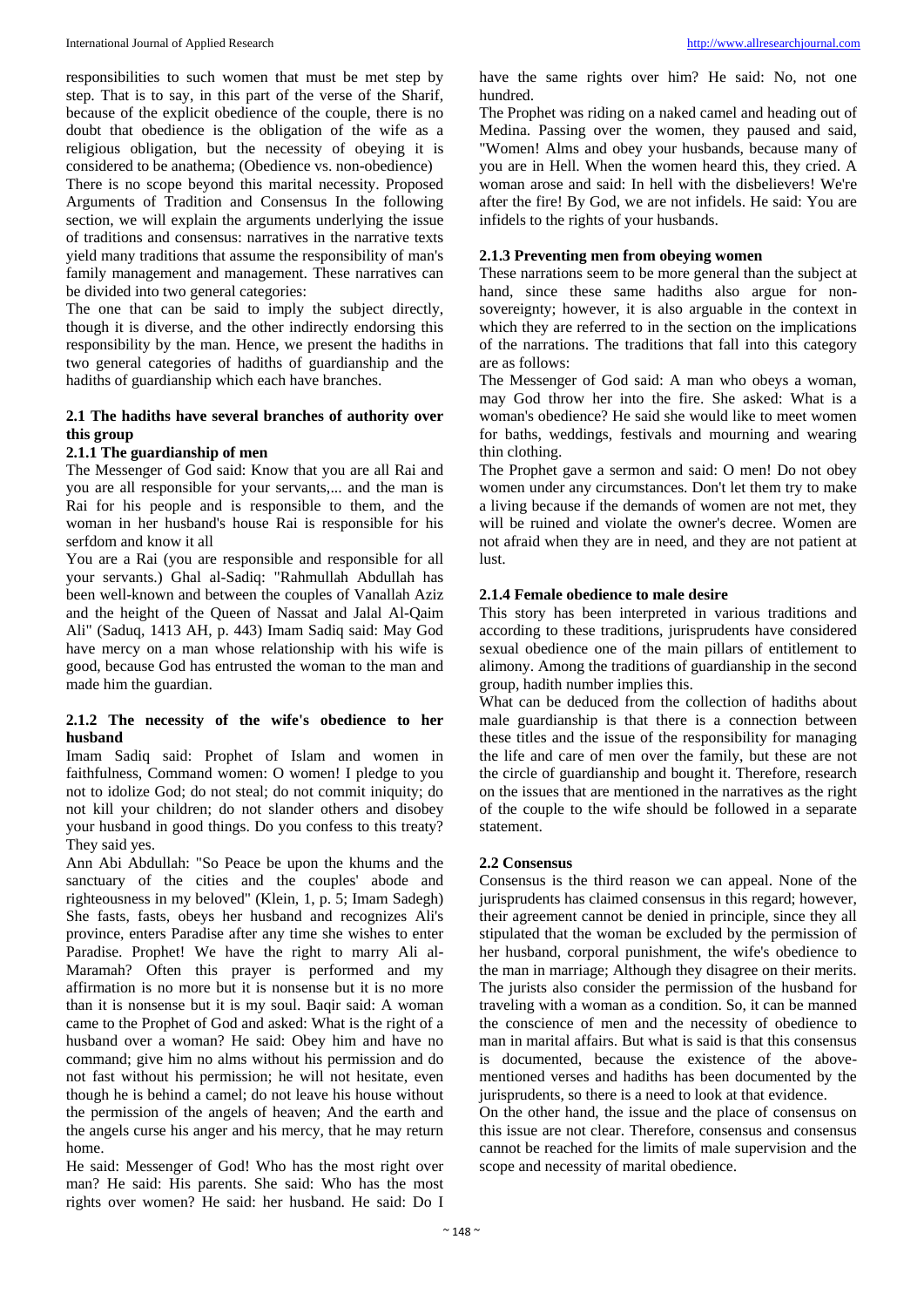The result is that consensus should not be regarded as a reason independent of the book and tradition, as there is no clear consensus in consensus. So, skipping it is the first.

### **2.3 Review and evaluation of the set of arguments presented**

While exploring these three types of reasons, some points were made. Now let's examine and collectively summarize them. In order to interpret the evidence, consider the following:

1. As stated earlier in the study of the verse of men's stewardship, the Holy Qur' **در**n also seeks to express two basic points: one about male worship and family management and the other about the obedience of the husband and the obedience of the husband in matters. Accuracy of opinion in the narratives also confirmed the same meaning, but the essential question is the extent to which men are responsible for family affairs and whether the sacred law that entrusts men with the responsibility of guarding and caring for women extends its scope. Has it been specified or not? Also, what rights do couples have in the previous narratives related to the issue of family custody and presidency, and are these rights from the effects of male management on the family?

In view of the above, it should be said that in the field of family management, in order to conquer the intellect of the man over the woman, the shari'ah has entrusted the task to the man and has strictly ordered the wife to submit to her husband and even the obedient character of humility is listed among the noble attributes of righteous women, and that is in fact a guide to the wisdom of reason, because common sense and pure nature dictate that any social institution can only pursue the path of bliss. Make sure that a manager is guided by his thoughtfulness and that others follow him along the way and follow him. The family as an institution, but also the most important social institution, is no exception. But Islam, in order to prevent any harm to the family institution and to prevent the despotism of men, has enforced the principles of couple relations that cover and interpret all other laws, and in fact these religious and jurisprudential principles are within the scope of the law. Provides supervision and management in the family that include:

(A) The principle of popular association: The Qur'an refers to popular association in the family environment as a mere legal, not merely ethical, principle. The word "famous" has come up three times in the Qur'an, of which it is recommended to men to associate and deal with women. This cannot be regarded as merely a moral recommendation and an admonition, for in many cases it comes in the form of a necessity that simply cannot be ignored. Therefore, it should be said that the phrase is a fixed Qur'anic and legal principle governing couples' relationships that interprets the manner in which men are managed in the family. Allameh Tabatabai interprets the "famous": It is well-known that people in human society know it, without being ignorant or denying it" (Tabatabai, vol. 4, p. 4).

Also said: Famous is what human beings understand by the kind of social life that is common and common among them ... So, the famous include the guidance of the intellect and the good law as a virtue and the means.

B) The principle of justice: The "justice" which has been enshrined in the Qur'an in various verses, including in the verse "Adlawah ho Ghorb al-Qawqawi" (Madah / 1), is in fact a rational principle, and since the good and evil of rational acts There is justice and cruelty to it, it cannot be said that reason can be difficult to understand. Therefore, counterfeiting in a way that leads to cruelty is definitely not desirable for the legislator, and in the words of martyr Motahari:

The principle of justice is one of the scales of Islam to see what fits into it. Justice is in the chain of causes, not in the chain of effects. Not that what religion says is justice, but what justice says is religion. This is the scale of justice for religion" (Woman's Message Magazine, p. 6).

C) Shari'a Muslims: "Shari'a Muslims", which means the Qur'an and the definitive tradition and necessity of jurisprudence, are at the root of the Shari'a understanding of the law and cannot be understood or deduced from a single verse or a few hadiths. Therefore, the principle of disobedience in the sins of the Almighty and the mercy of God and the consideration of parental rights cannot be ignored in giving the man the power of family life.

Family management, like any other area of management, requires special competence and authority. If the head of the family is a man, it cannot be accepted without any reservation.

As to the relationship between guardianship responsibilities and the assignment of certain rights for couples in the narratives, we must also examine whether these rights arise from the issue of guardianship and presidency over the family (that is, because the management and guardianship of the family rests with the man. He is entitled to the disposition of such works and rights); or the origin of the condition is nothing else, and the management and assignment of certain rights are two separate matters. However, by proving these rights to the couple, one can see that you are in charge. Man is responsible for managing the family and managing life.

Two points appear to address the ambiguity and clarify the following:

The use of the term 'marriage equality' in the narratives that raise the issue of the wife's rights over the wife brings to mind that the scope of marriage was intended by the legislator. That is, men in that realm are considered righteous and women are commanded to obey husbands in the marriage circle. In other words, the word "wife in these narratives" refers to causality, that is, the couple's marriage requires such rights, and since the marriage contract constitutes the title of the couple and the wife, the origin of these rights, This is the marriage contract.

The rights given to the couple in these narratives (even on the assumption that the couple will be disenfranchised due to insignificance, custody, and family presidency) remain in force. For example, in the event that the couple has lost family custody and management, the spouse may leave home at any time or even travel to perform appropriate acts such as the Hajj.

#### **3. Results**

After we have elaborated on the subject in this research, we will finally arrange the research by expressing the results and answering the questions raised at the beginning of this article.

Question 1: What does family institution management and supervision mean? What is Islam's view on this?

The answers to the question of consistency, guardian, rai, and so forth. That is to say, managing and taking care of the